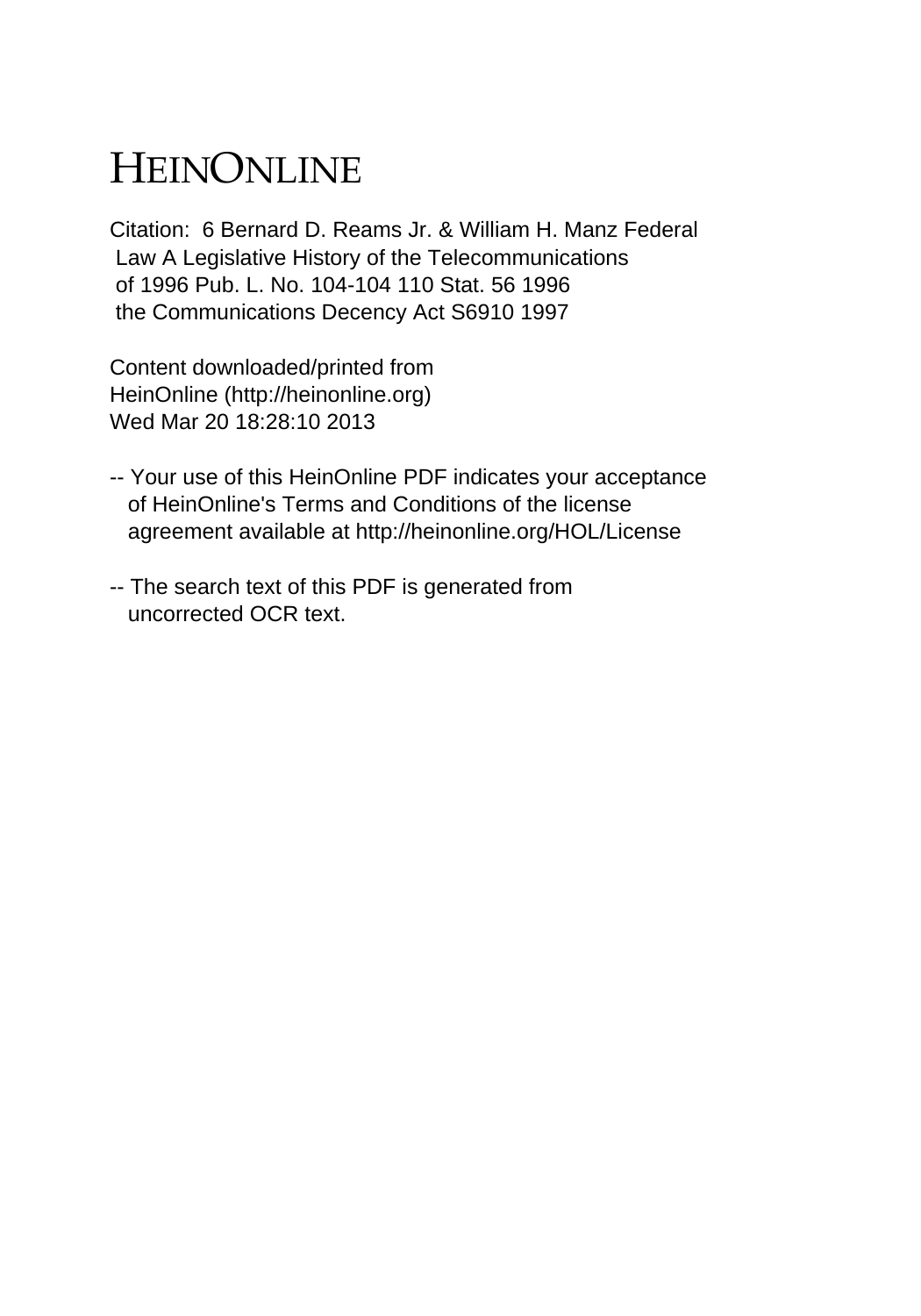avnada

the world teday, i hope that you will visit<br>the exhibitions at one of its stops around

the causing as the next four years.<br>And, of course, we would be delighed to welcome your the next four years.<br>And, of course, we would be delighed to welcome you to San Antonio for the grand opening. The sum of R will be a

 $\mathbb{R}^2$ ORIGINS AND MEANINGS CON-TAINED IN U.N. RESOLUTIONS

Mr. MOYNHAN. Mr. President, I mu. mutuan mutuan mutuan de l'argentina i have received a most thoughtful letter<br>written by fra Wolfe and Linne White<br>to the editor of the New York Theories<br>The lotter disousses the significance of specific terms and phrases in U.N. resolutions relevant to the Arab-Israeli dispute. As we approach this complex<br>and difficult situation, it is important to keep the origins and precise meantoo often extravagant claims are made mend this letter to my colleagues and<br>I ask unanimous consent that it be printed in the RECORD at this time.

There help no objection, the letter<br>was ordered to be printed in the RECORD, as follows:

## NEW YORK, NY.<br>April 22, 1991.

n G National News Desk, The New York Times.

New York N V From Ms, Gounce: Clifford Krauss, in his<br>April 16 article concerning Secretary of<br>State Assns Bakre's trip to the Middle Exat,<br>factory states that "United Nations Res-<br>relating 342 and 335 ... call on Exat to the<br>state rel

cupied since the 1967 Arab-Israeli war."<br>
Cupied since the 1967 Arab-Israeli war."<br>
Despite Mr. Krauss' characterization to<br>
the contexty, these resolutions do not specific the<br>
fly withdrawal from Syrian or Jordanian term resolution 747

reachition 242<br>
Michough Mr. Krauss implicitly assumes<br>
that the resolutions require Israell with<br>
drawal from apparently all territories cocanons<br>
pied in 1987, the resolutions significantly do<br>
not specify withdrawal fro Figs" or "all terriforms." As ford Caractering the British ambassador to the United Rabital Rabital models of the words in the moment of the word and the word with the moment of the word "are the moment" word "all the wor plete withdrawal of Israeli forces from the<br>plete withdrawal of Israeli forces from the<br>occupied territories, inasmuch as Israel's

orior frantiers had proved to be notably in-

secure."<br>
Arguably, Israel has already complied<br>
with 242 and 338 by withdrawing--as part of<br>
its peace treaty with Egypt-from over 90%<br>
of the land it captured. Any Israeli decision<br>
to return additional territory to Jord of the lead is captured, any is<br>real in change and the control of the lead in the capture decision of<br>the recent additional deriviery to Jordan or Syria must be based on those countries' unconducted<br>in the capture of the struction of Jewish sovereignty, it is under-<br>standable if Israel hesitates to return areas scalarious is since accounted to a Syrian area of immense strategic importance to a Syrian<br>despot who claims Israel as part of "south-<br>era Syria" or a Javannian monarch recently<br>allied with the "Butcher of Bagdad."

ancu was also errs in referring to the West Bank as "Jordan land." Jordan in-<br>West Bank as "Jordan land." Jordan in-<br>vaded and brutally annexed the West Bank<br>following its attempt to destroy the newly<br>proclaimed State of I stromanes State of the United States for any other country in<br>the United States for any other country in<br>the world (except Britain and Pakistan) has<br>ever recognized this Illegal occupation. It is

ever recognized this filegal occupation. It is a<br>basin of The New York Times to refer re-<br>readily in the activity of the "Israeli-occupation" West Bank while describing the same<br>determination of the terminal value of the t ing the region subtly distorted, the result is service to your readers.<br>Sincerely, ed, the result is<br>**-and the truth** 

IRA B. WOLFF.<br>LIANE R. WHITE.

## **TERRY ANDERSON**

Mr. MOYNIHAN. Mr. President, I rise to inform my colleagues that<br>today marks the 2,270th day that Terry Anderson has been held captive in Lebanon.

**FROPOSED AMENDMENT TO THE<br>TELECOMMUNICATIONS EQUIP-<br>MENT RESEARCH AND MANU.<br>FACTURING COMPETITION** ACT

Mr. PRESSLER. Mr. President. when we undertake consideration of S.<br>173. the Telecommunications Equipment Research and Manufacturing<br>Competition Act of 1991, I shall pro-<br>pose an amendment on behalf of

myself. Senators GRASSLEY, SASSER. BAUCUS, BURDICK, CONRAD, and others. shall explain what that amendment is now and again when I offer the<br>amendment. But I wanted to let my<br>colleagues know of this amendment.

A number of small and rural telephone companies have expressed concerns to us about enacting S. 173 with-<br>out adequate safeguards to ensure that rural areas continue to be served by a first-rate public telecommunications infrastructure. In 1988, I wrote<br>tions infrastructure. In 1988, I wrote munications Law Journal concerning universal telephone service which emphasized the need for a coordinated telecommunications policy between<br>urban and rural and small city areas of this country.

Without universal service as a fundamental premise of our national telecommunications policy, we in runo<br>amendant premise of communications policy, we in rural<br>parts of the country will be left far<br>behind in the advancing information<br>age. Of course, a manufacturing bill<br>alone will not do the the universal service premise is at the heart of this amendment.

The manufacturing restriction relaxation envisioned in S. 173 should be accompanied by clear, explicit and enforceable statutory safeguards which would guarantee small and rural local exchange carriers nondiscriminatory access to the equipment and software they need.

This amendment would do the following:

First of all, it would require the Bell companies to make software and telecommunications equipment available to other local exchange carriers with-<br>out discrimination or self-preference. out user-minimation or self-preterient.<br>
S. 173 currently does not contain lan-<br>
guage requiring the Bell companies to<br>
self software, which is the heart of<br>
modern telecommunications equipment, to other local exchange carriers. It would make any reciprocal require-<br>ments for other local exchange carriers that manufacture telecommunications equipment truly reciprocal.

S. 173 requires Bell company affili-<br>ates to make equipment available only to other local telephone companies<br>and only for use with the public telecommunications network; other local<br>telephone companies must make availexploration relations and and the argument they or any of their affiliates<br>manufacture to any Bell company that sells them equipment and to any<br>of its affiliates, for any use.

Second, our amendment would require Bell companies that manufacquie equipment to continue making<br>available telecommunications equipment, including software, to other<br>near, including software, to other<br>local telephone companies so long as reasonable demand for it exists. S 173 contains no requirement to maintain availability to satisfy the reasonable<br>continuing demand of other local telehone companies.

Small and rural companies are concerned that if the Bell companies are

×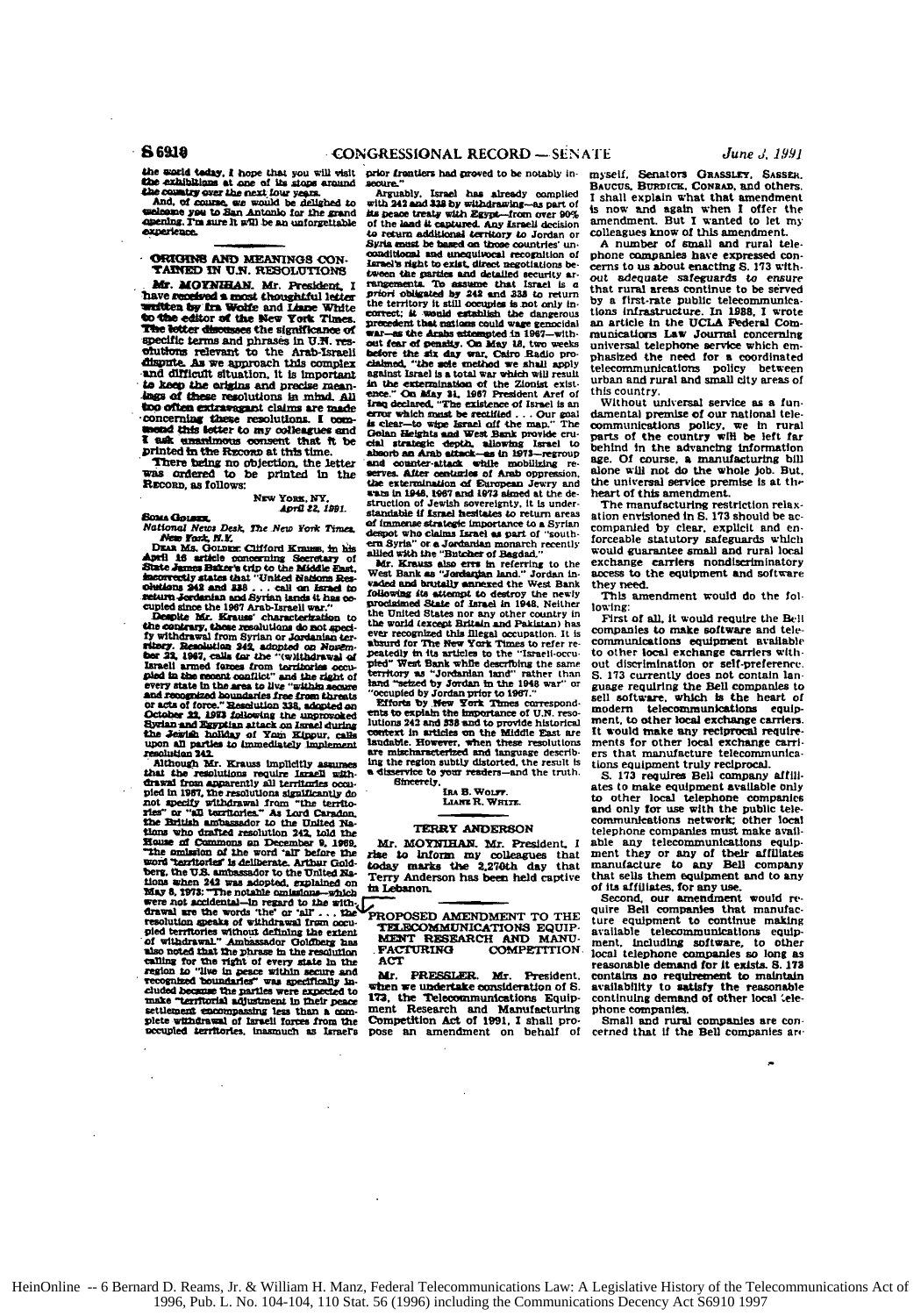comparison that the property source in the distribution of the interior included in the interior in the properties. Then and dependents from providing new serv- rural alike, can share in a nationwide, these customers in th market such services to the small com- network. **\_. affiliated Bell** Telephone Company and.

 $\mathbb{R}^2$ 

selected large customers to their own<br>costs that remaining residential cus-<br>costs that remaining residential cus-<br>costs that remaining residential cus-<br>REDD. Under a previous order, the<br>tomers would have to absorb through excluding a neighboring small independ. how report.<br>acquire a neighboring small independ. how report.<br>ent in a growing area. It could further interest and as follows: tional advertising, of a type not related to<br>ent in a g Fit in a growning area of the specific the specific telecommunications equipment, car-<br>the target company of technology, phone Companies to conduct research on, its affiliates shall be permitted if<br>the target company of te thus stimulating consumer complaints cosation equipment, and for other purposes.<br>
to regulators. **(3)(A)** such manufacturing affiliate shall

quire an existing manufacturer, the Committee on Commerce, Science, vided in this paragraph, all component parts<br>change the product line to meet Bell and Transportation, with amend- tured by such affiliate, and all compone quire an existing manufacturer, the Committee on Commerce, Science, vided in this paragraph, all component parts<br>change the product line to meet Bell and Transportation, with amend-<br>of cistomer premises equipment and negti equipment and sortware instanted or the parts of the bill intended brack-<br>small companies. If new software is stricken are shown in boldface brack-<br>not made available, a rural company ets and the parts of the bill intended ng a new switch or depriving its sub-<br>
scribers of new services.<br>
Be it enacted by the Senate and House of States if

Small companies need a voice in the sec. a MENDMENTS TO THE COMMUNICATIONS equipment within the United States shall-<br>process to assure that the network is to a security of the communications of the connuision that a good

designed, implemented and operated<br>jointly by all local telephone comps- "SEC. 227. (a) Subject to the requirements list component parts, by type, manufactured<br>jointly by all local telephone comps- "SEC. 227. (a) Subject t

allo<sup>r</sup>ied into manufacturing, they bill and we hope we can include this as ducted only through an affiliate (hereafter<br>would be much more likely to buy ex- part of the package we bring to the <sup>in</sup> this section referred to and be much more likely to buy ex-<br>part of the package we bring to the in this section referred to as a "manufacturity<br>sting manufacturing operations than floor. I urge my colleagues to support ing affiliate' that is sepa companies refuse to supply software to ment and joint network planning they maintain books, records, and accounts separately related by the separate of the separate separately independents, they can prevent the in- need so

higher rates. **A** Bell company **also** Senate will now proceed to the consid- shall perform sales, advertising. installation.

Small and rural companies are also The Senate proceeded to consider conduct all of its manufacturing within the worried that a Bell company could ac-<br>worried that a Bell company could ac-<br>the bill which had been reported f

stricken are shown in boldface brack-<br>ets and the parts of the bill intended

Et it enacted by the Senate and House of States if—<br>Third, our amendment would re- Representatives of the United States of "(i) such affiliate first makes a good faith<br>quire the Bell companies to engage in America in Congr

erations.<br>
This Act may be cited as the "Telecom-<br>
reading prices, terms, and conditions.<br>
S. 173 undercuts joint planning and multations Equipment Research and Man-<br>
widespread infrastructure availability sec. 1 Find Men-

panies to: First, Inform other local economic growth and the international com-<br>dar year, the cost of the components about their de-<br>periodic dar year, the cost of the components manu-<br>telephone companies about their de-<br>p report changes to protocols and re-Companies, through their affiliates, to man- percent of the sales revenue derived from<br>the regular members. The bill's requirements. The bill's requirements ufacture (including design, de

iointly by all.<br>Sime in the solution of the following new section: States at react within the United<br>Small companies need a voice in the solution and the companies of the Sales at reasonable prices<br>Distance in the solution

The store and the goal of nationwide of this section and the regulations pre- outside the United States, and<br>the state of the scaling of this section and the regulations pre- outside the United States, and<br>access to infor thority, which proved inadequate to in which a Bell Telephone Company may ponents manufactured outside the United<br>remedy past refusals to provide equip-engage, may manufacture and provide tele- States contained in such equ nies. If independents do not have the ture customer premises equipment, except graph (B)(ii) or adjusted in accordance with<br>their complaints, they cannot result with that neither a Bell Telephone Company nor subparagraph ( thority, which proved inadequate to in which a Bell Telephone Company may ponents manufactured outside the United remeay past refined yast methanic methanic methanic methanic methanic methanic methanic methanic methanic me

pany's large customers, emphasizing<br>pany's large customers, emphasizing the minute in other manufations and<br>offer the small company was unable to TELECOMMUNICATIONS EQUIP-<br>attemnts which are in complaine with the service.<br>

could use the interverse in the could use the could use the interverse operations for a neutron of **S. 173,** which the clerk will production, or maintenance operations for a<br>now report. It is not related to the communicati

Third, our amendment would re-<br>
Representatives of the United States of "(i) such affiliate first makes a good faith<br>
quire the Bell companies to engage in America in Congress assembled,<br>
nanufactured within the United Sta

or its annuates.<br>We are currently discussing this "cb Any manufacturing or provision au-<br>amendment with the authors of the thorized under subsection (a) shall be con- viewing the certification required in sub-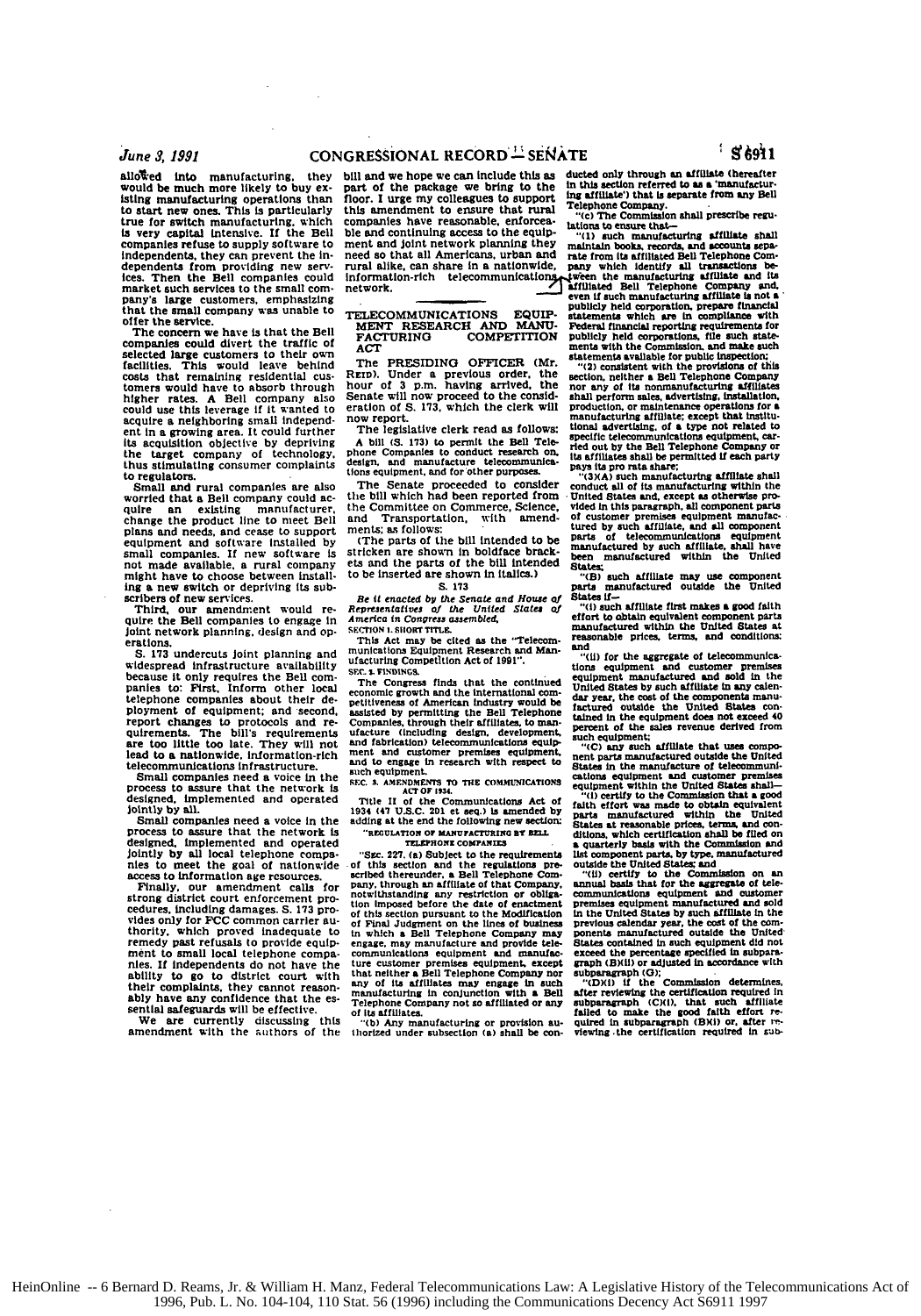HeinOnline -- 6 Bernard D. Reams, Jr. & William H. Manz, Federal Telecommunications Law: A Legislative History of the Telecommunications Act of 1996, Pub. L. No. 104-104, 110 Stat. 56 (1996) including the Communications Decency Act [xxxi] 1997

 $\ddot{\phantom{a}}$ 

 $\bar{z}$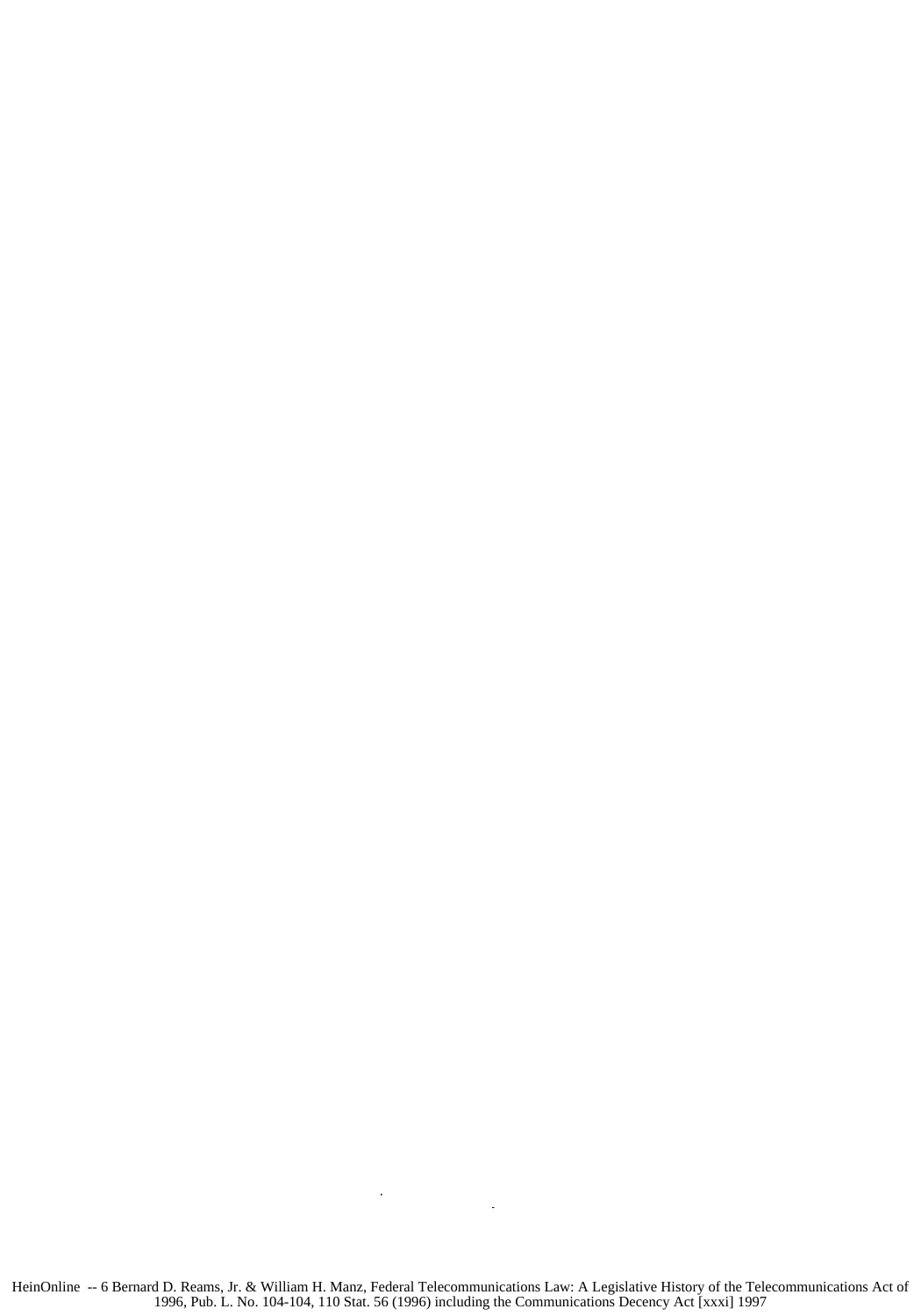# Document No. **127**

 $\sim 10^{-1}$  k

 $\mathcal{L}^{\text{max}}_{\text{max}}$ 

 $\sim$ 

 $\sim$  $\sim 10^{11}$ 

 $\sim 10^{-1}$ 

 $\label{eq:2.1} \frac{1}{\sqrt{2}}\int_{\mathbb{R}^3}\frac{1}{\sqrt{2}}\left(\frac{1}{\sqrt{2}}\right)^2\frac{1}{\sqrt{2}}\left(\frac{1}{\sqrt{2}}\right)^2\frac{1}{\sqrt{2}}\left(\frac{1}{\sqrt{2}}\right)^2\frac{1}{\sqrt{2}}\left(\frac{1}{\sqrt{2}}\right)^2\frac{1}{\sqrt{2}}\left(\frac{1}{\sqrt{2}}\right)^2\frac{1}{\sqrt{2}}\left(\frac{1}{\sqrt{2}}\right)^2\frac{1}{\sqrt{2}}\left(\frac{1}{\sqrt{2}}\right)^2\frac{1}{\sqrt{$